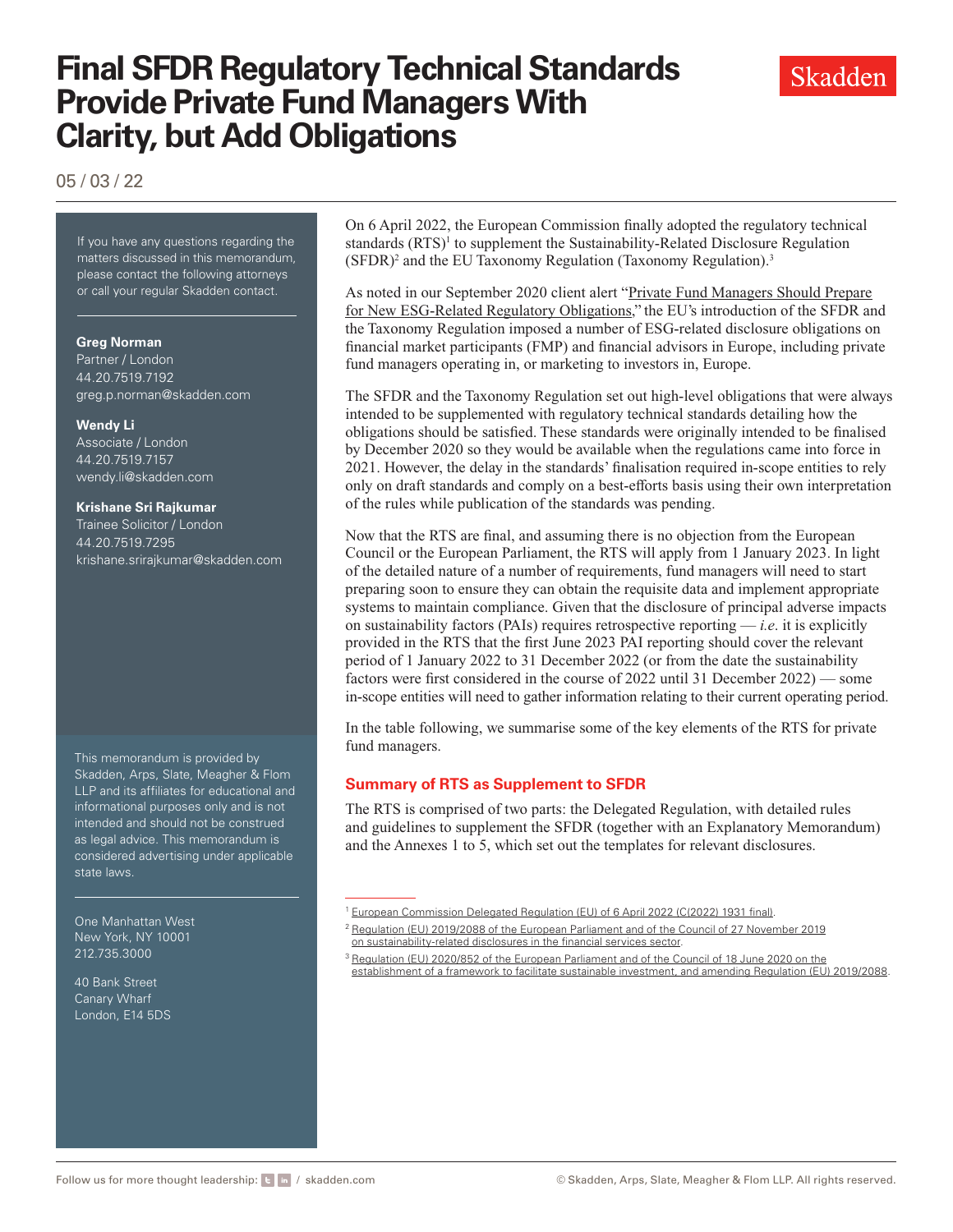| <b>SFDR Requirements</b>                                                                                                                                                                                                                                                                                                                                                                                | <b>Final RTS Requirements</b>                                                                                                                                                                                                                                                                                                                                                                                                                                                                                                                                                                                                                                                                                                                                                                                                                                                                                                                                                                                                                                                                                                                                                                                                                                               |  |
|---------------------------------------------------------------------------------------------------------------------------------------------------------------------------------------------------------------------------------------------------------------------------------------------------------------------------------------------------------------------------------------------------------|-----------------------------------------------------------------------------------------------------------------------------------------------------------------------------------------------------------------------------------------------------------------------------------------------------------------------------------------------------------------------------------------------------------------------------------------------------------------------------------------------------------------------------------------------------------------------------------------------------------------------------------------------------------------------------------------------------------------------------------------------------------------------------------------------------------------------------------------------------------------------------------------------------------------------------------------------------------------------------------------------------------------------------------------------------------------------------------------------------------------------------------------------------------------------------------------------------------------------------------------------------------------------------|--|
| <b>Entity-Level Disclosure</b>                                                                                                                                                                                                                                                                                                                                                                          |                                                                                                                                                                                                                                                                                                                                                                                                                                                                                                                                                                                                                                                                                                                                                                                                                                                                                                                                                                                                                                                                                                                                                                                                                                                                             |  |
| Entity-Level Disclosure - PAI Statement Website Disclosure                                                                                                                                                                                                                                                                                                                                              |                                                                                                                                                                                                                                                                                                                                                                                                                                                                                                                                                                                                                                                                                                                                                                                                                                                                                                                                                                                                                                                                                                                                                                                                                                                                             |  |
| The SFDR requires under Article 4 that<br>FMPs shall publish and maintain on their<br>website, where a PAI has been considered,<br>a PAI statement on due diligence policies<br>with respect to those impacts, which shall<br>include information about their policies on<br>identification and prioritisation of PAIs and<br>indicators, the descriptions of PAIs and any<br>actions taken or planned. | Disclosure must be made in accordance with the template set out in Annex 1,<br>which includes:<br>- A summary section, to be provided in English and one of the official languages of the<br>home Member State of the FMP, and where a financial product is made available in a<br>host Member State, one of the official languages of that host Member State.<br>Descriptions of the PAIs, which are outlined by way of a variety of environmental and<br>social adverse sustainability indicators. FMPs should tick and complete all relevant fields<br>under the template table, which includes average impact, explanation, actions taken and<br>planned, and targets set for the next reference period.<br>- Descriptions of policies to identify and prioritise PAIs and how these policies are kept up<br>to date and applied, including the date when the governing body of the FMP approved<br>these policies, the allocation of responsibility for policy implementation within the organi-<br>sation, the methodologies to select additional indicators and the data source used.<br>- Brief summaries of relevant engagement policies to reduce PAIs.<br>- References to international standards and where relevant, the alignment with the<br>Paris Agreement. |  |
|                                                                                                                                                                                                                                                                                                                                                                                                         | - A historical comparison of the current reporting period against previous reports.                                                                                                                                                                                                                                                                                                                                                                                                                                                                                                                                                                                                                                                                                                                                                                                                                                                                                                                                                                                                                                                                                                                                                                                         |  |
| <b>Product-Level Disclosure</b>                                                                                                                                                                                                                                                                                                                                                                         |                                                                                                                                                                                                                                                                                                                                                                                                                                                                                                                                                                                                                                                                                                                                                                                                                                                                                                                                                                                                                                                                                                                                                                                                                                                                             |  |
| <b>Article 8 Product's Pre-Contractual Disclosure</b>                                                                                                                                                                                                                                                                                                                                                   |                                                                                                                                                                                                                                                                                                                                                                                                                                                                                                                                                                                                                                                                                                                                                                                                                                                                                                                                                                                                                                                                                                                                                                                                                                                                             |  |
| The SFDR requires under Article 6 that<br>product-level pre-contractual disclosures<br>should include (1) the manner in which<br>sustainability risks are integrated into<br>investment decisions and (2) the results                                                                                                                                                                                   | Disclosure must be made in accordance with the template set out in Annex 2,<br>which includes:<br>- Descriptions of the environmental and/or social characteristics that are promoted by the<br>Article 8 product, including the sustainability indicators that are used, the investments<br>$\mathbf{r}$ , and the contract of the contract of the contract of the contract of the contract of the contract of the contract of the contract of the contract of the contract of the contract of the contract of the contract o                                                                                                                                                                                                                                                                                                                                                                                                                                                                                                                                                                                                                                                                                                                                              |  |

- objectives and a "do no significant harm" statement.
	- Whether PAIs have been considered.

of the assessment of likely impacts of sustainability risks on the returns of the

For a financial product that promotes environmental and/or social characteristics (Article 8 product), the pre-contractual disclosure shall include (1) information on how these characteristics are met and (2) if an index has been designated as a reference benchmark, information on the index's consistency with these characteristics and the methodology used for the index calculation.

financial products.

- Descriptions of the investment strategy.
- Descriptions of the asset allocation planned for the Article 8 product: (1) for products that promote environmental characteristics, descriptions of the alignment of the environmental objective with the Taxonomy Regulation, which shall be presented in a graphical pie chart, plus a description of the underlying investments that are in environmentally sustainable economic activities, or (2) for products that promote social characteristics, descriptions of the minimum share of socially sustainable investments.
- Where applicable, details of the specific index designated as a reference benchmark, including the continuous alignment, any difference from a broad market index and the methodology used for index calculation.
- A hyperlink to the webpage for website disclosure.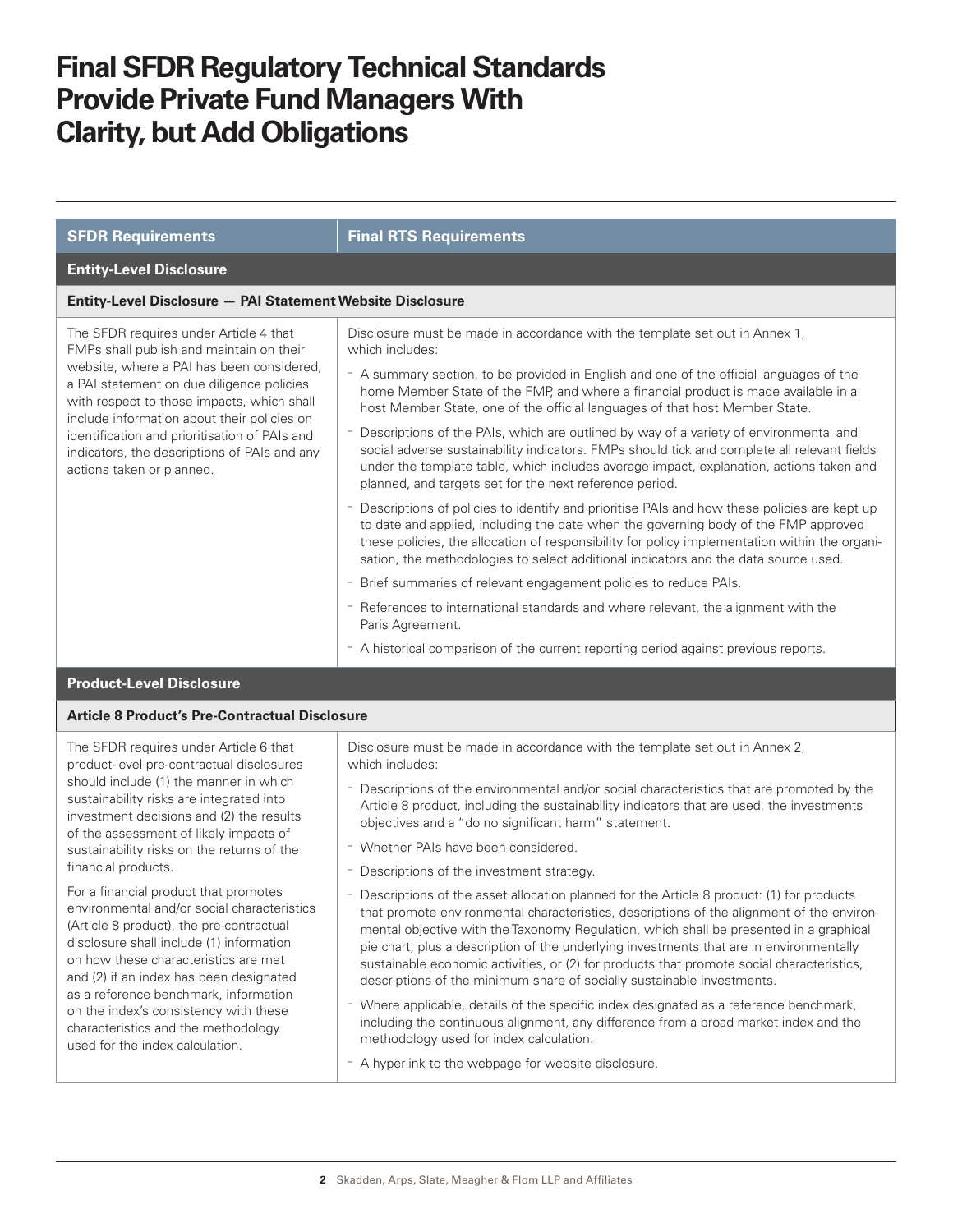| <b>SFDR Requirements</b>                                                                                                                                                                                                                                                                                                                                                                                                                                                                                                                                                                                                                                                            | <b>Final RTS Requirements</b>                                                                                                                                                                                                                                                                                                                                                                                                                                                                                                                                                                                                                                                                                                                                                                                                                                                                                                                                                                                                                                                                                                                                                                                                                                                                                                                                                                                                                                                                                                                                                                                                                                                                                                                         |  |
|-------------------------------------------------------------------------------------------------------------------------------------------------------------------------------------------------------------------------------------------------------------------------------------------------------------------------------------------------------------------------------------------------------------------------------------------------------------------------------------------------------------------------------------------------------------------------------------------------------------------------------------------------------------------------------------|-------------------------------------------------------------------------------------------------------------------------------------------------------------------------------------------------------------------------------------------------------------------------------------------------------------------------------------------------------------------------------------------------------------------------------------------------------------------------------------------------------------------------------------------------------------------------------------------------------------------------------------------------------------------------------------------------------------------------------------------------------------------------------------------------------------------------------------------------------------------------------------------------------------------------------------------------------------------------------------------------------------------------------------------------------------------------------------------------------------------------------------------------------------------------------------------------------------------------------------------------------------------------------------------------------------------------------------------------------------------------------------------------------------------------------------------------------------------------------------------------------------------------------------------------------------------------------------------------------------------------------------------------------------------------------------------------------------------------------------------------------|--|
| <b>Product-Level Disclosure</b>                                                                                                                                                                                                                                                                                                                                                                                                                                                                                                                                                                                                                                                     |                                                                                                                                                                                                                                                                                                                                                                                                                                                                                                                                                                                                                                                                                                                                                                                                                                                                                                                                                                                                                                                                                                                                                                                                                                                                                                                                                                                                                                                                                                                                                                                                                                                                                                                                                       |  |
| <b>Article 9 Product's Pre-Contractual Disclosure</b>                                                                                                                                                                                                                                                                                                                                                                                                                                                                                                                                                                                                                               |                                                                                                                                                                                                                                                                                                                                                                                                                                                                                                                                                                                                                                                                                                                                                                                                                                                                                                                                                                                                                                                                                                                                                                                                                                                                                                                                                                                                                                                                                                                                                                                                                                                                                                                                                       |  |
| While the SFDR Article 6 requirements<br>remain the same as above, for a financial<br>product that has sustainable investment<br>as its objective (Article 9 product) and<br>where an index has been designated as a<br>reference benchmark, the pre-contractual<br>disclosure shall include (1) information on<br>how the designated index is aligned with<br>the objective, (2) an explanation of any<br>difference from a broad market index and<br>(3) the methodology used for the calculation<br>of the index.<br>For Article 9 products that do not have<br>a designated index, the disclosure shall<br>include an explanation on how that objec-<br>tive is to be attained. | Disclosure must be made in accordance with the template set out in Annex 3,<br>which includes:<br>- Descriptions of the investment objective of the Article 9 product, including the<br>sustainability indicators that are used and a "do no significant harm" statement.<br>- Whether PAIs have been considered.<br>- Descriptions of the investment strategy.<br>- Descriptions of the asset allocation and minimum share of sustainable investments, to<br>be presented in a graphical pie chart, plus a description of the underlying investments<br>that are in environmentally sustainable economic activities. For Article 9 products that<br>contribute to a social objective, FMPs should also include descriptions of the minimum<br>share of sustainable investments with a social objective.<br>Where applicable, details of the specific index designated as a reference benchmark,<br>including the continuous alignment, any difference from a broad market index and the<br>methodology used for index calculation.<br>- A hyperlink to the webpage for website disclosure.<br>Moreover, for a financial product offering investment options where one or more of those<br>investment options qualify as a product under either the Article 8 or Article 9 product<br>category, FMPs shall provide a prominent statement with the list of investment options and<br>the annexed information for each category.<br>For underlying investment options that have sustainable investment as their objective but<br>are not themselves financial products, FMPs shall provide a prominent statement including<br>the description of the sustainable investment objective, a list of indictors and a "do no<br>significant harm" statement. |  |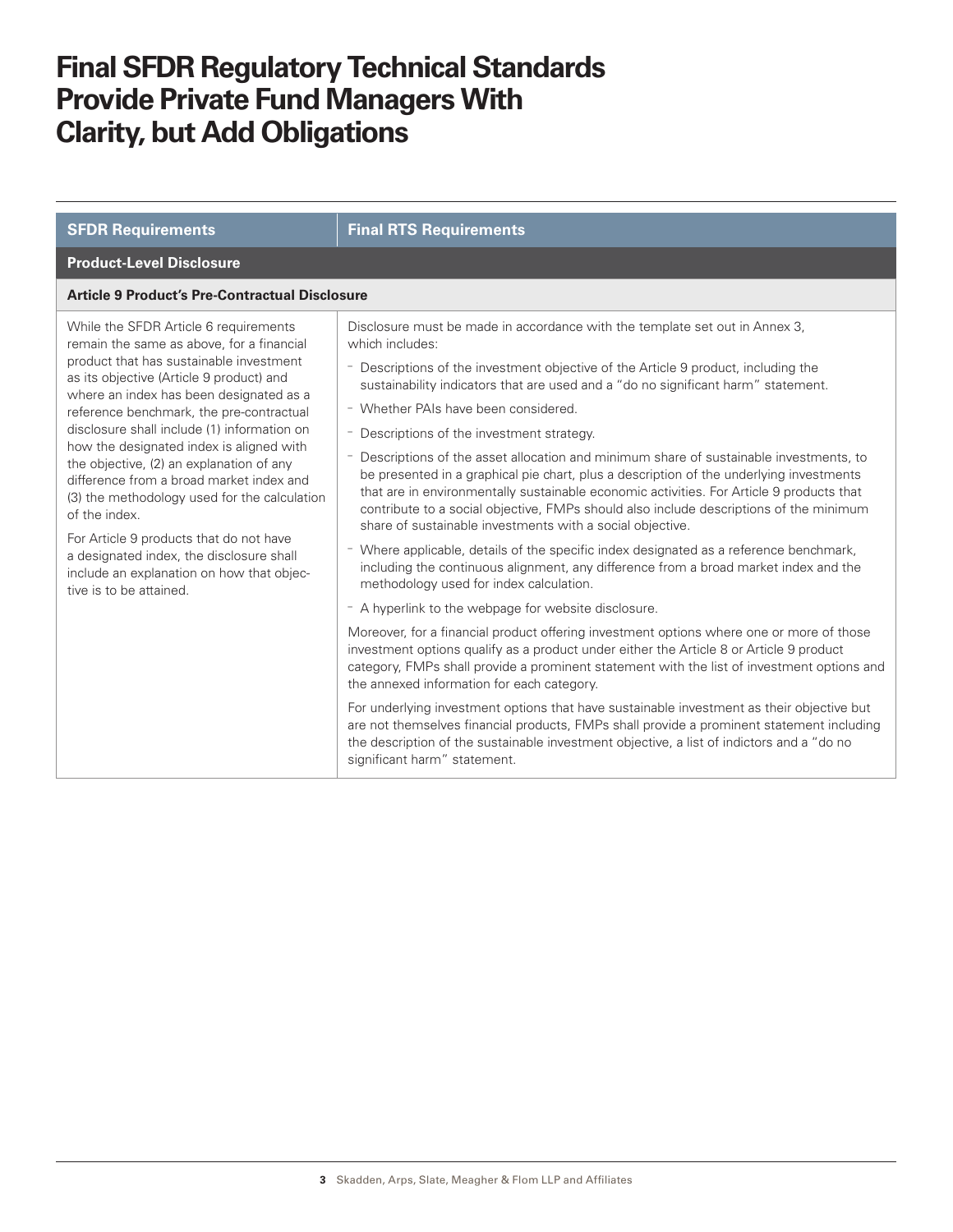| <b>SFDR Requirements</b>                                                                                                                                                                                                                                                                                                                                                                                                                                                                                                                                                                                                                                                                                                                                                                                                                                                                                                                   | <b>Final RTS Requirements</b>                                                                                                                                                                                                                                                                                                                                                                                                                                                                                                                                                                                                                                                                                                                                                                                                                                                                                                                                                                                                                                                                                                                                                                                                                                                                                                                                                                                                                                                                                                                                                                                                                                                                                                                                                                                                    |  |
|--------------------------------------------------------------------------------------------------------------------------------------------------------------------------------------------------------------------------------------------------------------------------------------------------------------------------------------------------------------------------------------------------------------------------------------------------------------------------------------------------------------------------------------------------------------------------------------------------------------------------------------------------------------------------------------------------------------------------------------------------------------------------------------------------------------------------------------------------------------------------------------------------------------------------------------------|----------------------------------------------------------------------------------------------------------------------------------------------------------------------------------------------------------------------------------------------------------------------------------------------------------------------------------------------------------------------------------------------------------------------------------------------------------------------------------------------------------------------------------------------------------------------------------------------------------------------------------------------------------------------------------------------------------------------------------------------------------------------------------------------------------------------------------------------------------------------------------------------------------------------------------------------------------------------------------------------------------------------------------------------------------------------------------------------------------------------------------------------------------------------------------------------------------------------------------------------------------------------------------------------------------------------------------------------------------------------------------------------------------------------------------------------------------------------------------------------------------------------------------------------------------------------------------------------------------------------------------------------------------------------------------------------------------------------------------------------------------------------------------------------------------------------------------|--|
| <b>Product-Level Disclosure</b>                                                                                                                                                                                                                                                                                                                                                                                                                                                                                                                                                                                                                                                                                                                                                                                                                                                                                                            |                                                                                                                                                                                                                                                                                                                                                                                                                                                                                                                                                                                                                                                                                                                                                                                                                                                                                                                                                                                                                                                                                                                                                                                                                                                                                                                                                                                                                                                                                                                                                                                                                                                                                                                                                                                                                                  |  |
| <b>Article 8 Product's Website Disclosure</b>                                                                                                                                                                                                                                                                                                                                                                                                                                                                                                                                                                                                                                                                                                                                                                                                                                                                                              |                                                                                                                                                                                                                                                                                                                                                                                                                                                                                                                                                                                                                                                                                                                                                                                                                                                                                                                                                                                                                                                                                                                                                                                                                                                                                                                                                                                                                                                                                                                                                                                                                                                                                                                                                                                                                                  |  |
| The SFDR requires under Article 10 that<br>FMPs should publish and maintain on their<br>websites:<br>- a description of the environmental or<br>social characteristics or the sustainable<br>investment objective;<br>- information on the methodologies used<br>to assess, measure and monitor the<br>environmental or social characteristics or<br>the impact of the sustainable investments<br>(including its data sources, screening<br>criteria for the underlying assets and the<br>relevant sustainability indicators);<br>- certain information on pre-contractual<br>disclosures; and<br>- certain information regarding peri-<br>odic reporting on the transparency<br>of the promotion of environmental or<br>social characteristics and sustainable<br>investments.<br>The information disclosed should be clear.<br>succinct and understandable to investors<br>and published in an easily accessible area of<br>the website. | The RTS specify further details that should be included in the website disclosures.<br>An Article 8 product's website disclosure should include the following sections in the<br>following order:<br>- Summary, to be provided in English and one of the official languages of the home<br>Member State of the FMP, and where a financial product is made available in a host<br>member state, one of the official languages of that host Member State.<br>- "No sustainable investment objective" statement.<br>- Environmental or social characteristics of the Article 8 product.<br>- Investment strategy.<br>- Descriptions of the proportion of investments, as provided in pre-contractual disclo-<br>sure, distinguishing between direct exposures in investee entities and other types of<br>exposures.<br>- Descriptions of the monitoring of the environmental and/or social characteristics<br>and sustainability indicators throughout the product lifecycle and the related control<br>mechanisms.<br>- Methodologies to measure how environmental or social characteristics are promoted.<br>- Data sources, measures taken to ensure data quality, data processing and the proportion<br>of data that are estimated.<br>- Limitations to methodologies and data.<br>- Due diligence carried out on the underlying assets of the product, including internal and<br>external controls.<br>- Engagement policies implemented where engagement is part of the investment strategy,<br>including any management procedures applicable to sustainability-related controversies<br>in investee companies.<br>- Where an index is designated as a reference benchmark, descriptions of the designated<br>benchmark and the alignment with environmental or social characteristics promoted by<br>the Article 8 product. |  |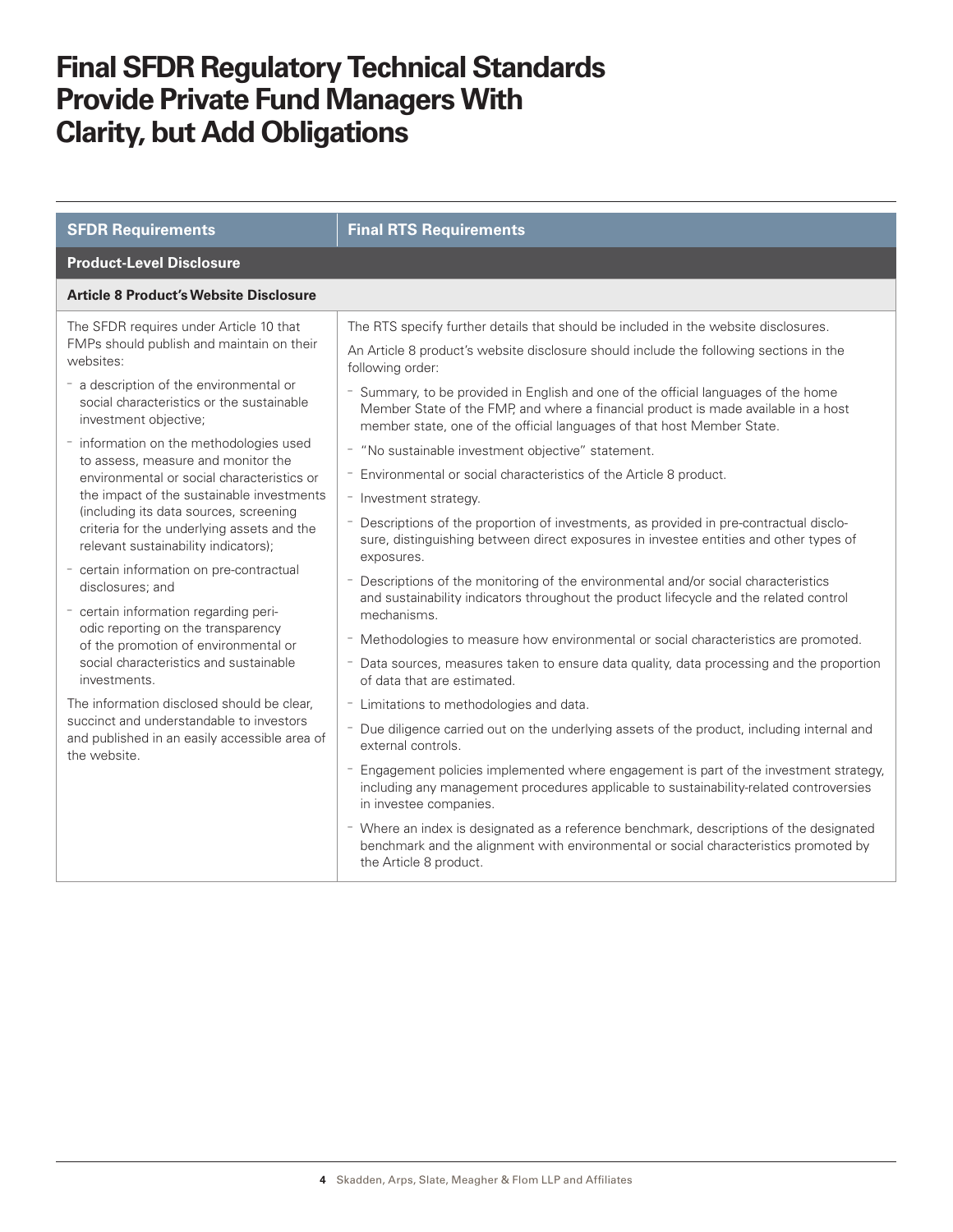| <b>SFDR Requirements</b>                                                                        | <b>Final RTS Requirements</b>                                                                                                                                                                                                                                                                                                                                          |
|-------------------------------------------------------------------------------------------------|------------------------------------------------------------------------------------------------------------------------------------------------------------------------------------------------------------------------------------------------------------------------------------------------------------------------------------------------------------------------|
| <b>Product-Level Disclosure</b>                                                                 |                                                                                                                                                                                                                                                                                                                                                                        |
| <b>Article 9 Product's Website Disclosure</b>                                                   |                                                                                                                                                                                                                                                                                                                                                                        |
| The SFDR requirements under Article 10<br>are the same for Article 8 and Article 9<br>products. | An Article 9 product's website disclosure should include the following sections in the<br>following order:                                                                                                                                                                                                                                                             |
|                                                                                                 | - Summary, to be provided in English and one of the official languages of the home<br>Member State of the FMP, and where a financial product is made available in a host<br>member state, one of the official languages of that host Member State.                                                                                                                     |
|                                                                                                 | - "Do no significant harm" statement.                                                                                                                                                                                                                                                                                                                                  |
|                                                                                                 | - Sustainable investment objective of the Article 9 product.                                                                                                                                                                                                                                                                                                           |
|                                                                                                 | - Investment strategy.                                                                                                                                                                                                                                                                                                                                                 |
|                                                                                                 | - Descriptions of the proportion of investments, as provided in pre-contractual<br>disclosure, distinguishing between direct exposures in investee entities and other<br>types of exposures.                                                                                                                                                                           |
|                                                                                                 | - Descriptions of the monitoring of the sustainable investment objective and sustainability<br>indicators throughout the product lifecycle and the related control mechanisms.                                                                                                                                                                                         |
|                                                                                                 | - Methodologies to measure the attainment of the sustainable investment objectives.                                                                                                                                                                                                                                                                                    |
|                                                                                                 | - Data sources, measures taken to ensure data quality, data processing and the proportion<br>of data that are estimated.                                                                                                                                                                                                                                               |
|                                                                                                 | - Limitations to methodologies and data.                                                                                                                                                                                                                                                                                                                               |
|                                                                                                 | - Due diligence carried out on the underlying assets of the product, including internal<br>and external controls.                                                                                                                                                                                                                                                      |
|                                                                                                 | - Engagement policies implemented where engagement is part of the investment strategy,<br>including any management procedures applicable to sustainability-related controversies<br>in investee companies.                                                                                                                                                             |
|                                                                                                 | - Where an index has been designated as a reference benchmark, descriptions of how that<br>index is aligned with the sustainable investment objective, plus a hyperlink to the admin-<br>istrator of the reference benchmark; where the Article 9 product has carbon emissions<br>reduction as its objective, a statement referring to relevant EU climate benchmarks. |